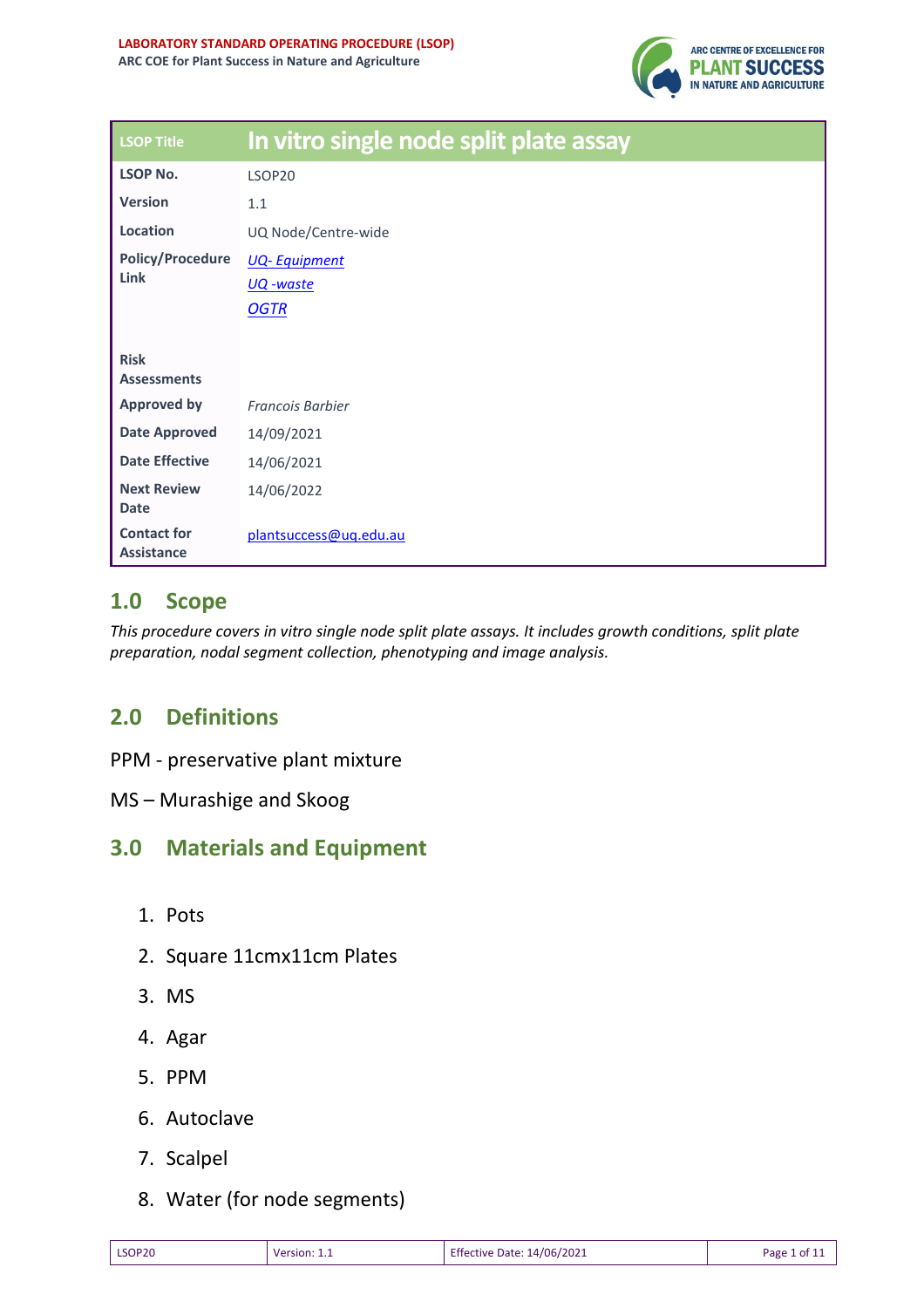- 9. Ethanol
- 10. Camera
- 11. Image J (on computer)

## **4.0 Prescribed Actions**

#### Growth conditions:

16 hrs light (150-200 µE). 22/19°C (day/night). One plant per pot.

### Split plates preparation:



- 1. For one plate prepare 50 ml medium
	- a. 1/2 MS
	- b. 0.9% agar
	- c. 0.1% PPM
	- d. pH 5.8.
	- 2. Add the required amount of sugar, hormone or other chemicals (check if autoclavable before).
	- 3. Autoclave and pour in square plates (11cm x 11 cm).

*NB: You can generally keep plates in the fridge for weeks.*

*NB: Before Harvest, dig a 1 cm large gap in the middle of the plate with a spatula. Use the attached model to help you. For Arabidopsis it is better to have only one row. For pea and rose you can do two.*

### Nodal segment collection:

- 1. Harvest nodes when rosette branches are 10-20 cm long (Fig 1, appendix)
- 2. Collect preferentially node segments on secondary rosette branches (cauline branches are fine too). Avoid harvesting very basal nodes where the stem is very thick and purplish. Buds must be very small and the bud stem should be practically invisible (See Figure 2, appendix). Harvest stem segment with 2 cm of stem above and below the bud. Collect segments in water. You need 10-12 nodes per petri dish.

| LSOP20 | Version: 1.1 | Effective Date: 14/06/2021 | Page 2 of 11 |
|--------|--------------|----------------------------|--------------|
|--------|--------------|----------------------------|--------------|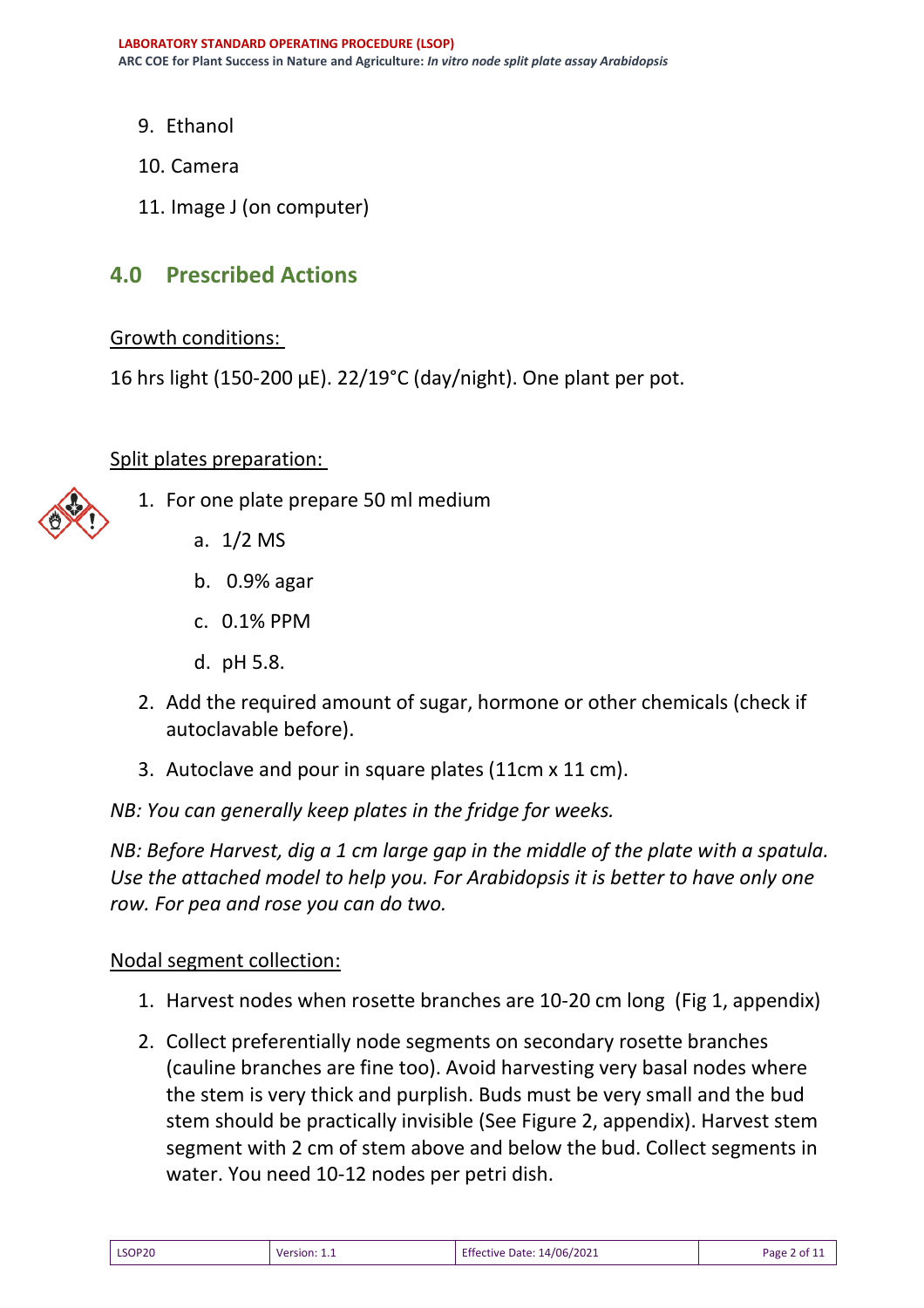*NB: some nodes have 2 or 3 buds. Is OK to use them if you thin them to leave one bud.*

- 
- 3. Under the laminar flow bench, briefly transfer the stem segments in ethanol 70% (if you use PPM in the media, this step is optional). Then place them on a the lid of a petri dish on which you have drawn a 1.5cm long mark to help cutting the segments at that size (Figure 3, appendix). When you cut, the bud should be in the middle with 0.75cm of stem at each sides.

*NB: Sterility is not really important as nodes will be grown for a short period (up to 10 days) and PPM is enough to prevent contamination during this period.*

- 4. Once you have cut the stem segments, place them in the gap that you have dug in the growth medium with each extremity in the medium (Figure 4, appendix). All buds should be pointing in the same direction. If you have several plates, repeat the steps from the beginning. It is better to decrease the time between excision and *in vitro* set up.
- 5. Put the plates in a growth chamber (same conditions as above). Plates should be kept vertically with an angle to let buds growing out of the medium (Figure 5, appendix).

# Phenotyping:

- 1. Take a picture at T0 and every 24 hrs. The picture should be taken for the top, with an angle so that the camera is perpendicular to the buds and not to the stem segments (Figure 6A & B, appendix). This angle will be changing as the branch will be growing.
- 2. Use the attached model to have the scale in the same ground than the buds as on the picture below (on the picture the angle of the camera and the zoom are not good, Figure 6A&B).
- 3. Take pictures with very high resolution and zoom as much as possible to have all the buds and the scale on the same picture (example at T0, Figure 7).

*NB: If you notice water in the plate when you take pictures, remove it with a tissue.* 

*NB: Some buds may die or have abnormal growth (curling or growth in the medium). Keep record of this for further analysis. These buds will need to be removed.*

| <b>LSOP20</b> | Version: 1.1<br>______ | <b>Effective Date: 14/06/2021</b> | Page $3$ of $1.1$ |
|---------------|------------------------|-----------------------------------|-------------------|
|---------------|------------------------|-----------------------------------|-------------------|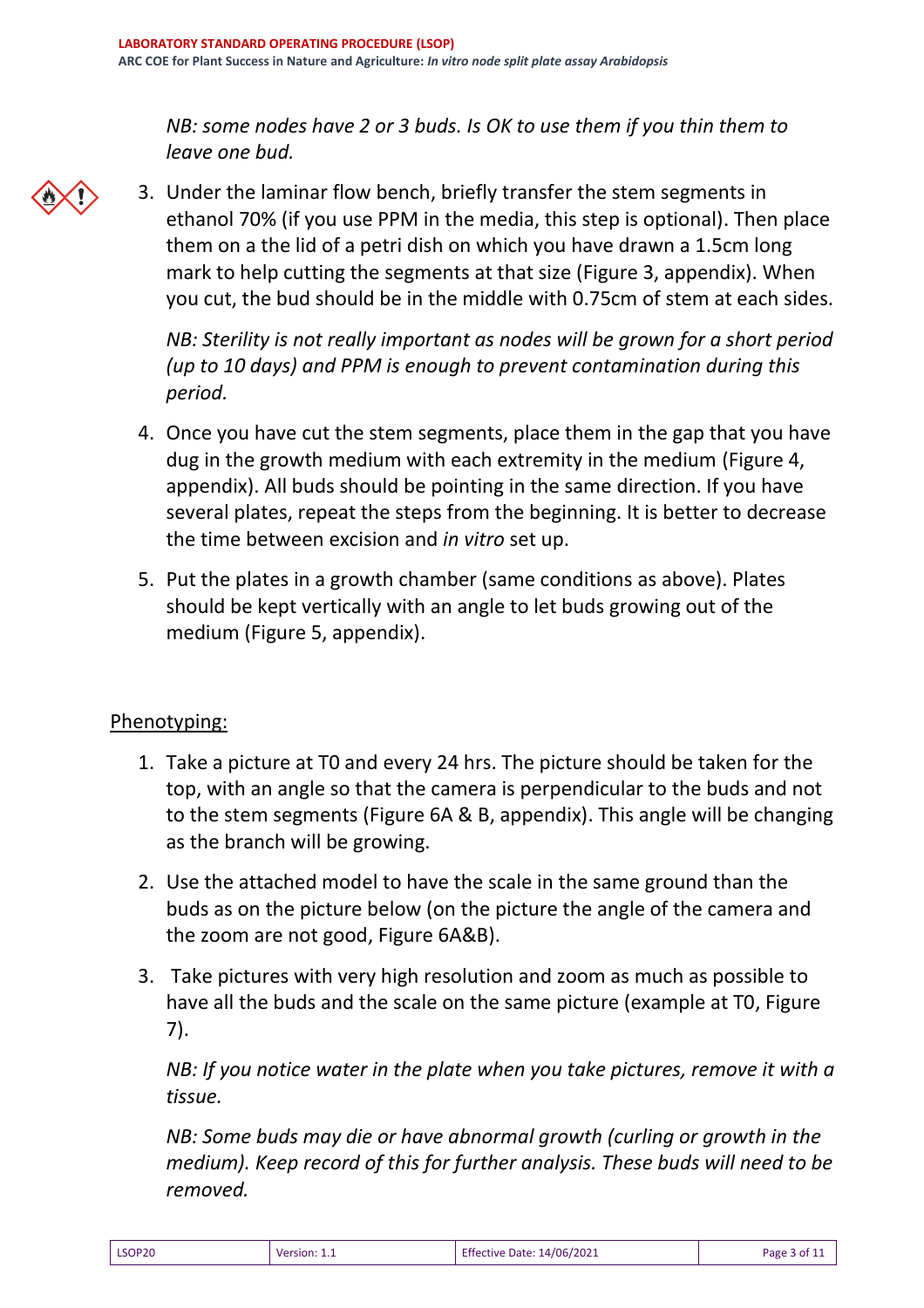#### Image analysis:

- 1. Open pictures with ImageJ.
- 2. Zoom as much as possible on the scale.
- 3. Use the "straight line" tool to draw a line along the scale bar.
- 4. In "Analyze" and "set scale" write 20 in the field near "known distance" and click ok.
- 5. Then measure with the same tool the buds in order from the left to the right.
- 6. To do so draw a line on the bud and press "T" (a new window will pop up).
- 7. Repeat this step for all the buds.
- 8. Click "measure" in the window with values.
- 9. The length of each bud is given in mm in a new window.
- 10. Copy and paste these values in an excel file and calculate the average of each date for each treatment to plot the kinetics.

# **5.0 Appendix A**

| LSOP20 | Version: 1.1 | Effective Date: 14/06/2021 | Page 4 of $11$ |
|--------|--------------|----------------------------|----------------|
|--------|--------------|----------------------------|----------------|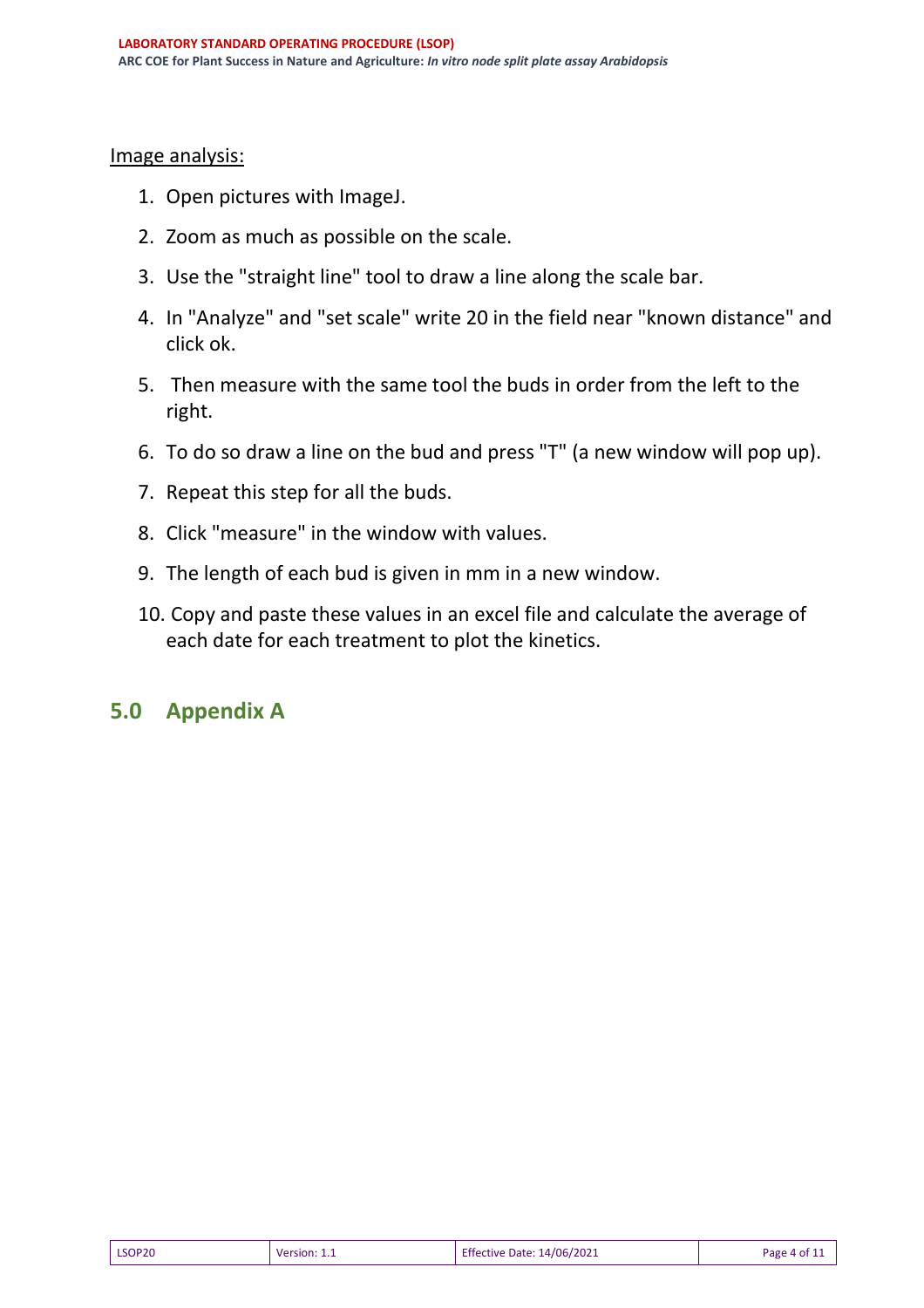#### **LABORATORY STANDARD OPERATING PROCEDURE (LSOP) ARC COE for Plant Success in Nature and Agriculture:** *In vitro node split plate assay Arabidopsis*



Figure 1: Arabidopsis size for harvesting nodes

| LSOP20<br>Version: 1.1<br>_______ | Effective Date: 14/06/2021 | Page 5 of : |
|-----------------------------------|----------------------------|-------------|
|-----------------------------------|----------------------------|-------------|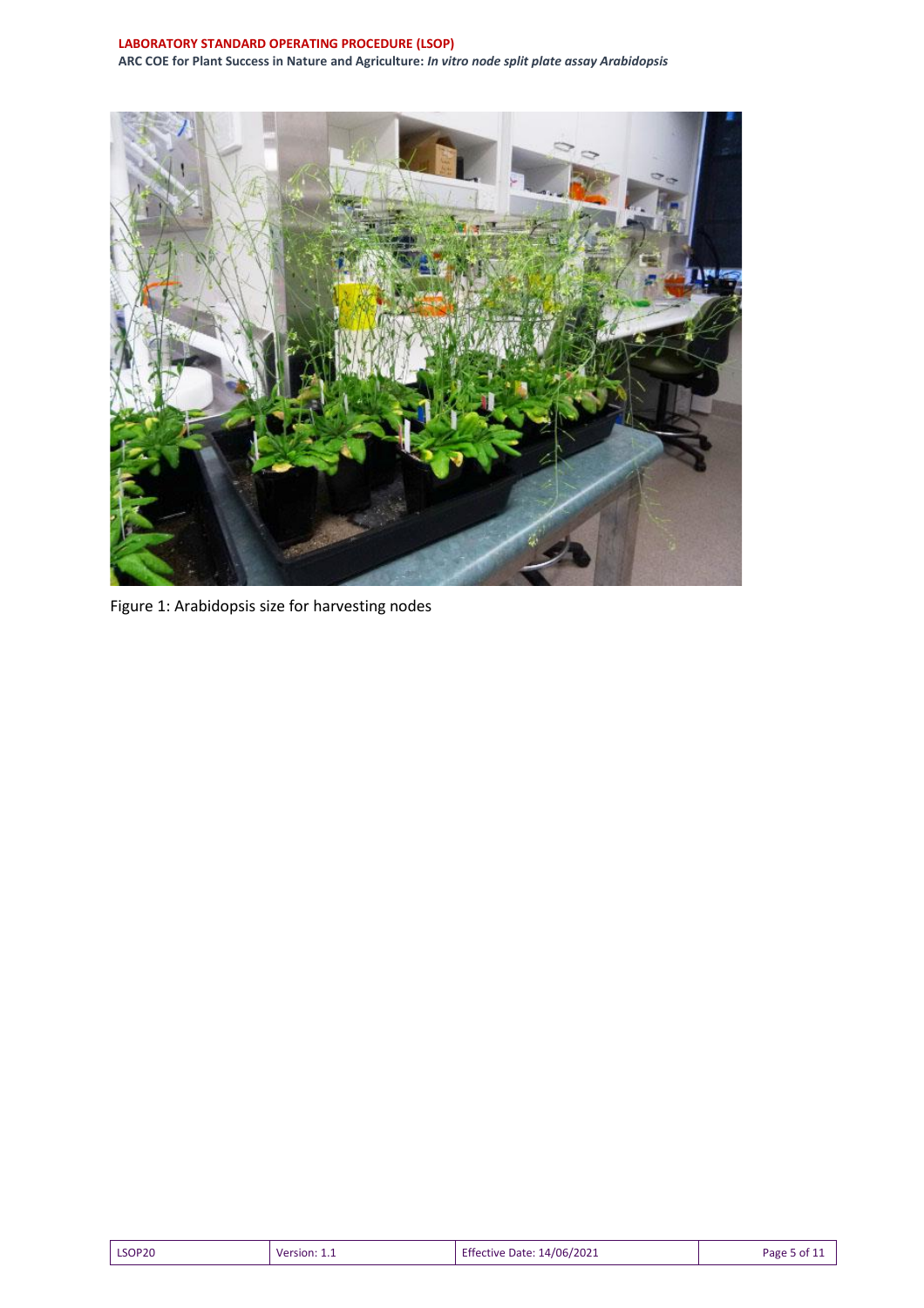

Figure 2: Arabidopsis nodes with small buds

| LSOP20 | Version: 1.1 | Effective Date: 14/06/2021 | Page 6 of 11 |
|--------|--------------|----------------------------|--------------|
|--------|--------------|----------------------------|--------------|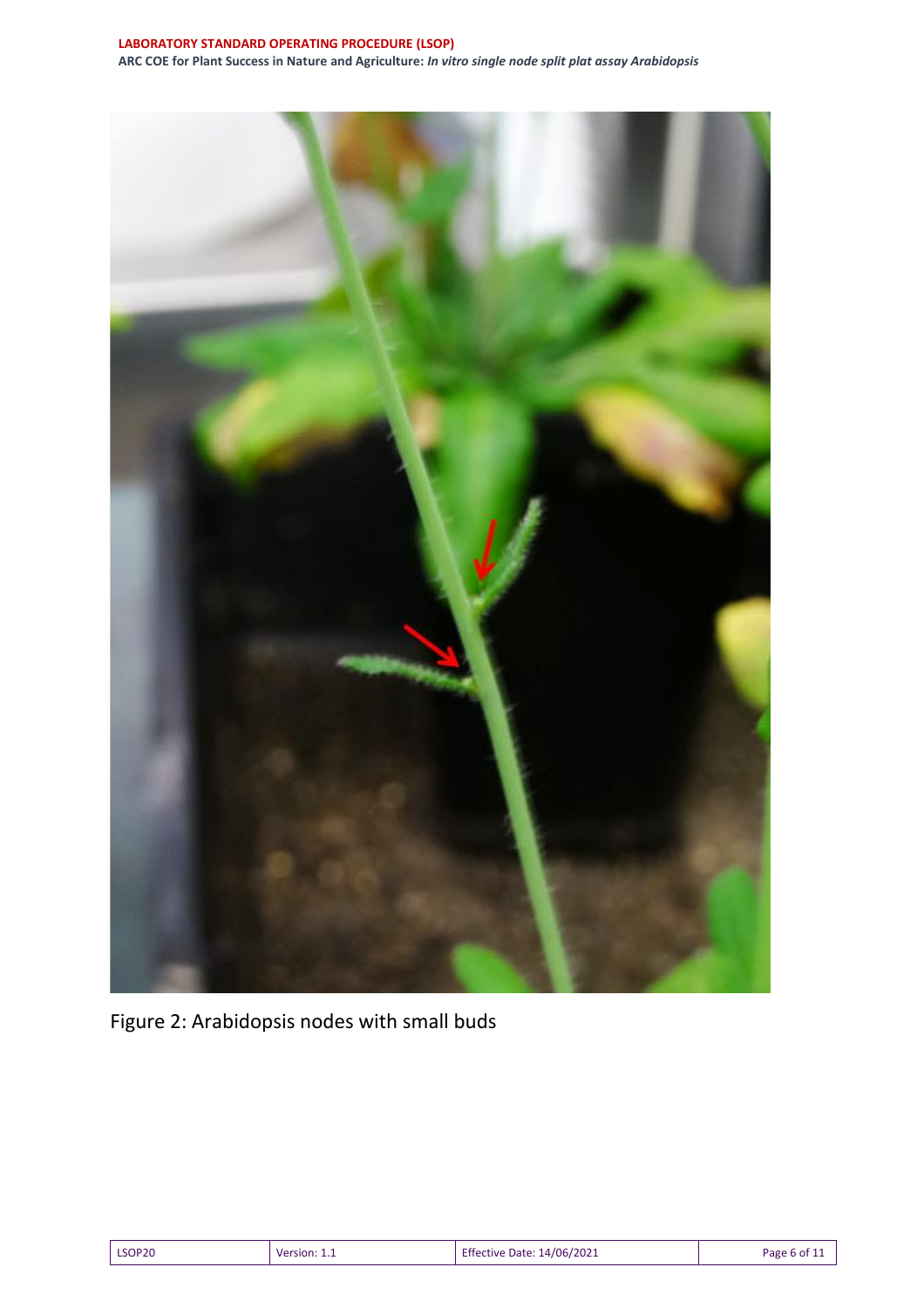

Figure 3: Stem segments cut to 1.5cm as indicated by the black lines on the lid of the petri dish

| LSOP20 | <b>Version: 1.</b> | Effective Date: 14/06/2021 | Page 7 of 11 |
|--------|--------------------|----------------------------|--------------|
|--------|--------------------|----------------------------|--------------|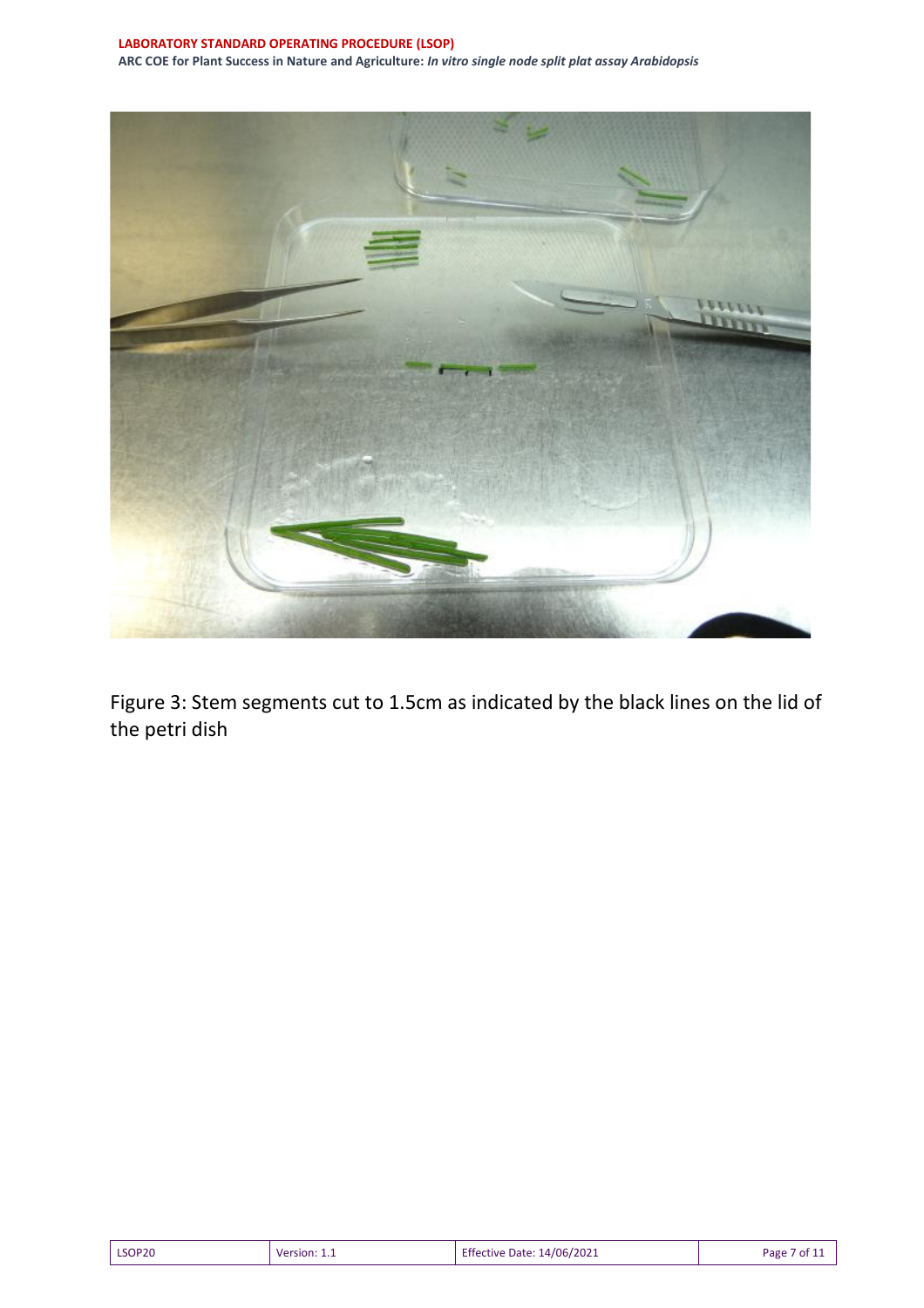**LABORATORY STANDARD OPERATING PROCEDURE (LSOP) ARC COE for Plant Success in Nature and Agriculture:** *In vitro single node split plat assay Arabidopsis* 



Figure 4: Place cut stem segments in the gap of the growth medium

| LSOP20<br>$\sqrt{2}$ Version: 1.1 | <b>Effective Date: 14/06/2021</b> | Page 8 of $\overline{1}$ . |
|-----------------------------------|-----------------------------------|----------------------------|
|-----------------------------------|-----------------------------------|----------------------------|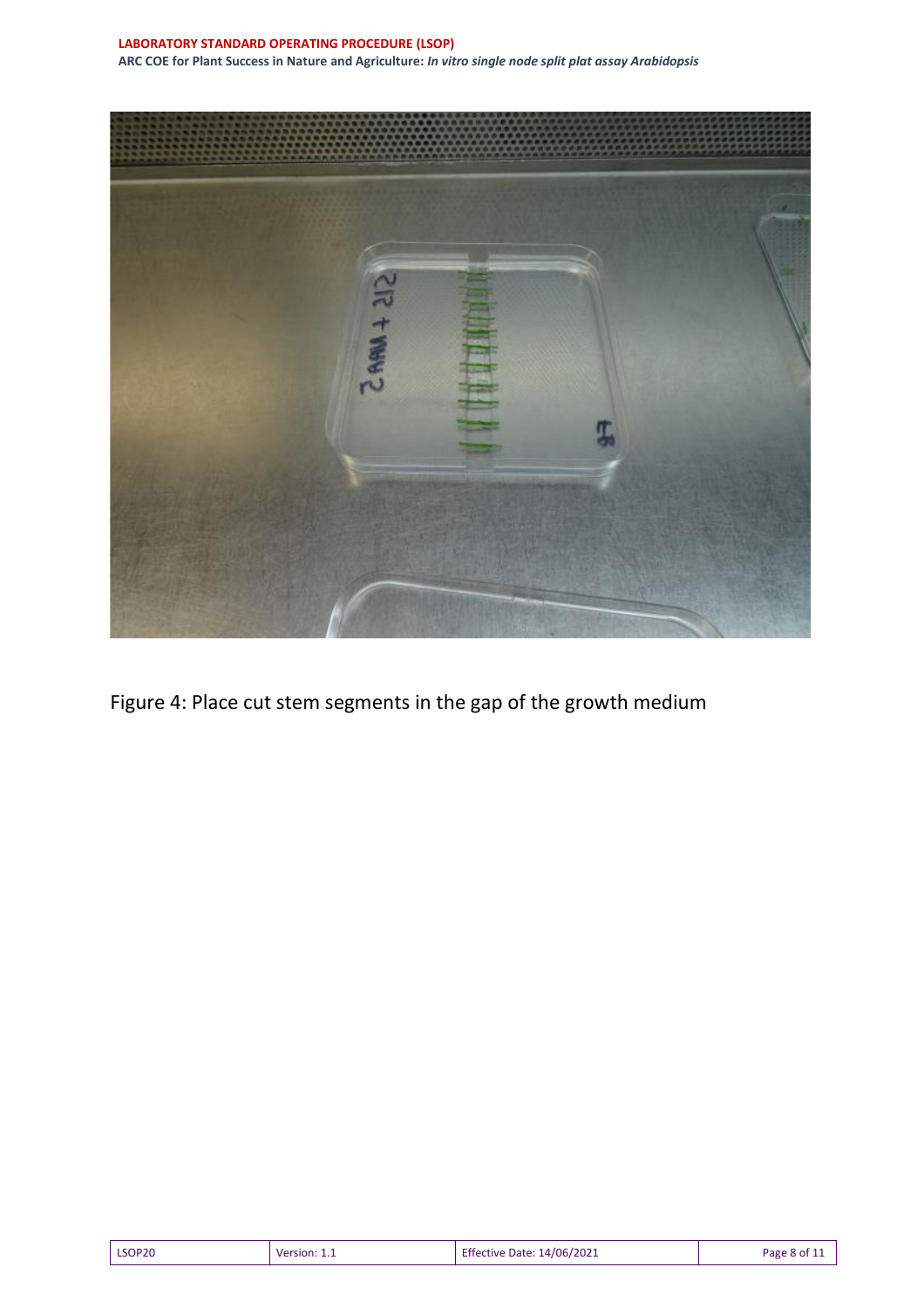#### **LABORATORY STANDARD OPERATING PROCEDURE (LSOP) ARC COE for Plant Success in Nature and Agriculture:** *In vitro single node split plat assay Arabidopsis*



Figure 5: Plates should be kept vertically

| LSOP20<br>$\sqrt{2}$ Version: 1.1 | <b>Effective Date: 14/06/2021</b><br>Page 9 of $1$ . |
|-----------------------------------|------------------------------------------------------|
|-----------------------------------|------------------------------------------------------|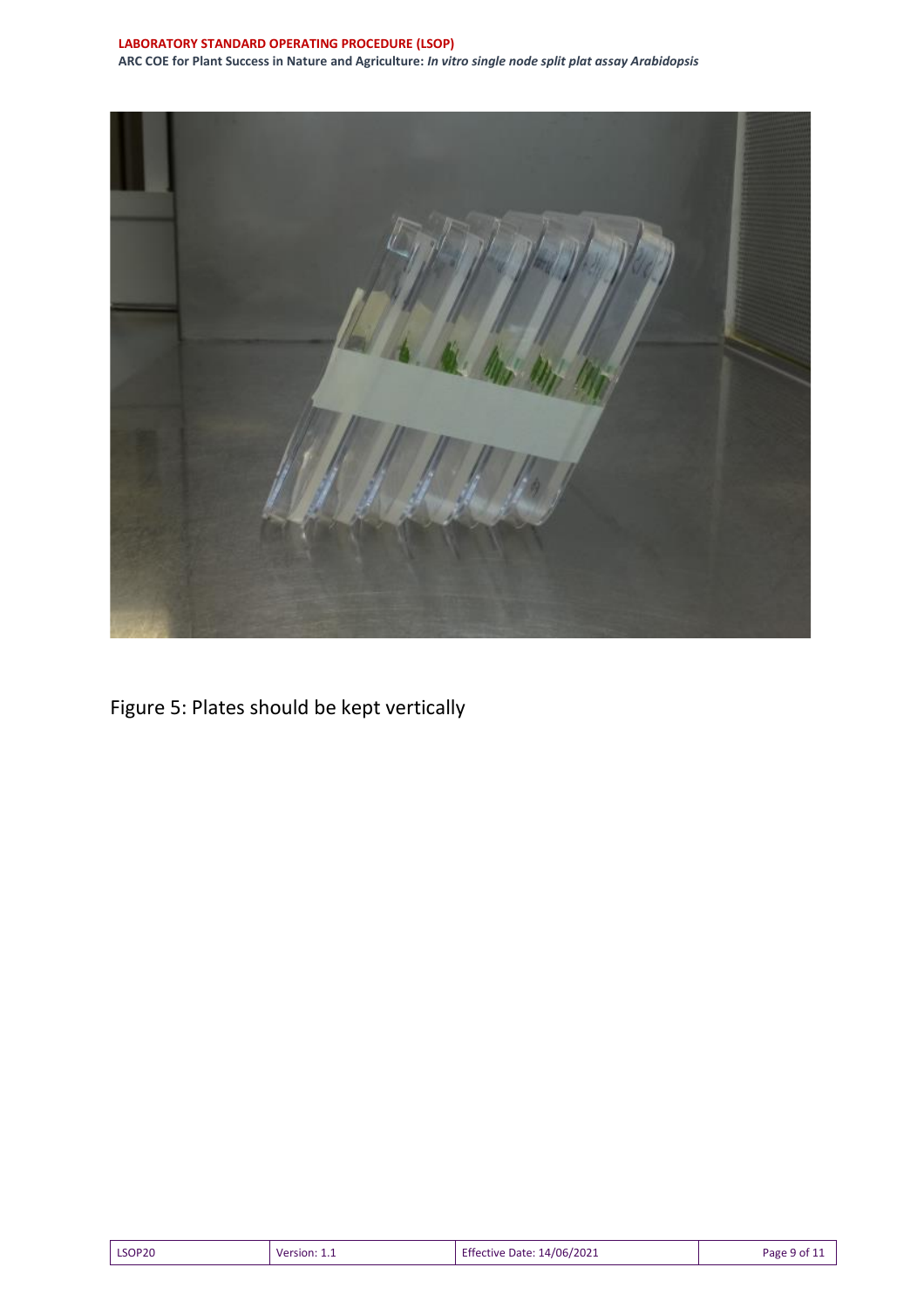



Figure 6 A & B: Zoom in as much as possible and have all the buds and scale in the same picture.

| LSOP20 | Version: 1.1 | <b>Effective Date: 14/06/2021</b> | Page 10 of 11 |
|--------|--------------|-----------------------------------|---------------|
|--------|--------------|-----------------------------------|---------------|